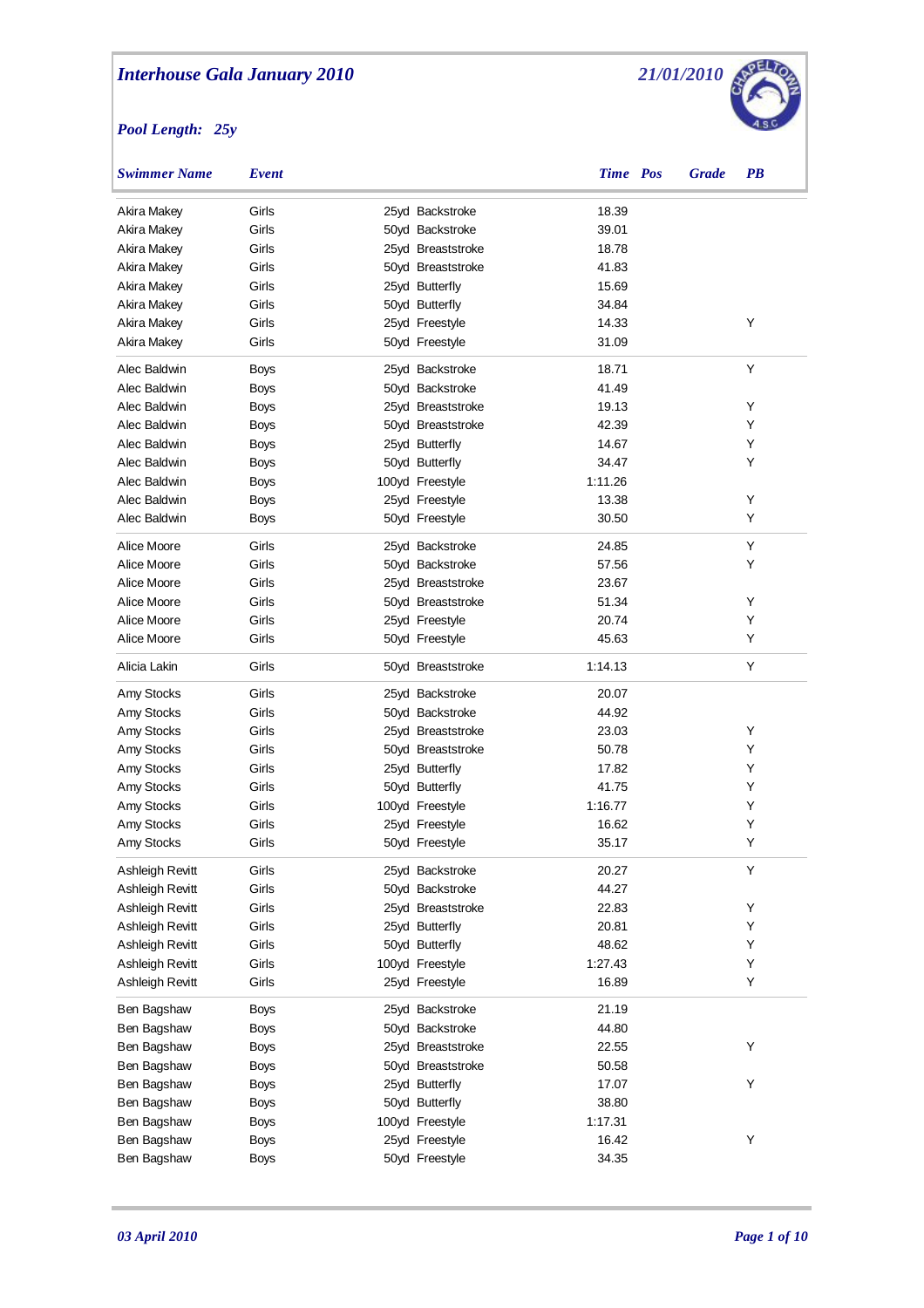

| <b>Swimmer Name</b>                      | Event          |                                  | <b>Time</b> Pos  | <b>Grade</b> | <b>PB</b> |  |
|------------------------------------------|----------------|----------------------------------|------------------|--------------|-----------|--|
| Ben Grayson                              | <b>Boys</b>    | 25yd Backstroke                  | 23.99            |              | Υ         |  |
| Ben Grayson                              | <b>Boys</b>    | 50yd Backstroke                  | 55.66            |              | Υ         |  |
| Ben Grayson                              | <b>Boys</b>    | 25yd Freestyle                   | 20.13            |              | Υ         |  |
| Ben Grayson                              | Boys           | 50yd Freestyle                   | 45.45            |              | Υ         |  |
|                                          |                |                                  |                  |              | Υ         |  |
| <b>Beth Harper</b>                       | Girls          | 25yd Backstroke                  | 30.32            |              |           |  |
| <b>Beth Harper</b>                       | Girls          | 50yd Backstroke                  | 1:14.62          |              | Υ         |  |
| <b>Beth Harper</b>                       | Girls          | 25yd Breaststroke                | 28.08            |              | Υ         |  |
| <b>Beth Harper</b>                       | Girls<br>Girls | 50yd Breaststroke                | 1:06.77<br>22.57 |              | Υ<br>Υ    |  |
| <b>Beth Harper</b><br><b>Beth Harper</b> | Girls          | 25yd Freestyle<br>50yd Freestyle | 49.77            |              | Υ         |  |
|                                          |                |                                  |                  |              |           |  |
| <b>Bethany Arnold</b>                    | Girls          | 25yd Backstroke                  | 23.25            |              | Υ         |  |
| <b>Bethany Arnold</b>                    | Girls          | 50yd Backstroke                  | 53.30            |              | Υ         |  |
| <b>Bethany Arnold</b>                    | Girls          | 25yd Breaststroke                | 23.12            |              |           |  |
| <b>Bethany Arnold</b>                    | Girls          | 50yd Breaststroke                | 51.49            |              | Υ         |  |
| <b>Bethany Arnold</b>                    | Girls          | 25yd Butterfly                   | 26.47            |              |           |  |
| <b>Bethany Arnold</b>                    | Girls          | 25yd Freestyle                   | 17.58            |              | Υ         |  |
| <b>Bethany Arnold</b>                    | Girls          | 50yd Freestyle                   | 39.95            |              | Υ         |  |
| <b>Billy Chapman</b>                     | Girls          | 25yd Backstroke                  | 17.58            |              | Υ         |  |
| <b>Billy Chapman</b>                     | Girls          | 50yd Backstroke                  | 39.62            |              |           |  |
| <b>Billy Chapman</b>                     | Girls          | 25yd Breaststroke                | 20.30            |              | Υ         |  |
| <b>Billy Chapman</b>                     | Girls          | 50yd Breaststroke                | 44.79            |              |           |  |
| <b>Billy Chapman</b>                     | Girls          | 25yd Butterfly                   | 15.40            |              | Υ         |  |
| <b>Billy Chapman</b>                     | Girls          | 50yd Butterfly                   | 37.53            |              | Υ         |  |
| <b>Billy Chapman</b>                     | Girls          | 100yd Freestyle                  | 1:13.50          |              | Υ         |  |
| <b>Billy Chapman</b>                     | Girls          | 25yd Freestyle                   | 15.18            |              | Υ         |  |
| <b>Billy Chapman</b>                     | Girls          | 50yd Freestyle                   | 31.68            |              | Υ         |  |
| Bobby Hulbert                            | Boys           | 25yd Backstroke                  | 15.92            |              | Υ         |  |
| <b>Bobby Hulbert</b>                     | <b>Boys</b>    | 50yd Backstroke                  | 33.95            |              | Υ         |  |
| <b>Bobby Hulbert</b>                     | Boys           | 25yd Breaststroke                | 16.85            |              | Υ         |  |
| <b>Bobby Hulbert</b>                     | Boys           | 50yd Breaststroke                | 38.88            |              | Υ         |  |
| <b>Bobby Hulbert</b>                     | Boys           | 25yd Butterfly                   | 13.61            |              | Υ         |  |
| <b>Bobby Hulbert</b>                     | Boys           | 50yd Butterfly                   | 31.85            |              | Υ         |  |
| <b>Bobby Hulbert</b>                     | Boys           | 100yd Freestyle                  | 1:05.72          |              |           |  |
| <b>Bobby Hulbert</b>                     | Boys           | 25yd Freestyle                   | 13.25            |              | Υ         |  |
| <b>Bobby Hulbert</b>                     | Boys           | 50yd Freestyle                   | 28.64            |              | Υ         |  |
| <b>Bradley Hulbert</b>                   | Boys           | 25yd Backstroke                  | 21.88            |              | Υ         |  |
| <b>Bradley Hulbert</b>                   | <b>Boys</b>    | 50yd Backstroke                  | 46.23            |              |           |  |
| <b>Bradley Hulbert</b>                   | Boys           | 25yd Breaststroke                | 22.87            |              | Υ         |  |
| <b>Bradley Hulbert</b>                   | Boys           | 50yd Breaststroke                | 50.40            |              |           |  |
| <b>Bradley Hulbert</b>                   | Boys           | 25yd Butterfly                   | 18.38            |              | Υ         |  |
| <b>Bradley Hulbert</b>                   | Boys           | 50yd Butterfly                   | 45.62            |              | Υ         |  |
| <b>Bradley Hulbert</b>                   | Boys           | 100yd Freestyle                  | 1:29.87          |              |           |  |
| <b>Bradley Hulbert</b>                   | Boys           | 25yd Freestyle                   | 17.07            |              | Υ         |  |
| <b>Bradley Hulbert</b>                   | Boys           | 50yd Freestyle                   | 38.77            |              | Υ         |  |
| <b>Bradley Swinburn</b>                  | Boys           | 25yd Backstroke                  | 14.43            |              | Υ         |  |
| <b>Bradley Swinburn</b>                  | Boys           | 50yd Backstroke                  | 29.68            |              | Y         |  |
| <b>Bradley Swinburn</b>                  | Boys           | 25yd Breaststroke                | 15.08            |              | Y         |  |
| <b>Bradley Swinburn</b>                  | Boys           | 50yd Butterfly                   | 27.22            |              | Υ         |  |
| <b>Bradley Swinburn</b>                  | Boys           | 100yd Freestyle                  | 57.60            |              |           |  |
| <b>Bradley Swinburn</b>                  | Boys           | 25yd Freestyle                   | 11.50            |              | Υ         |  |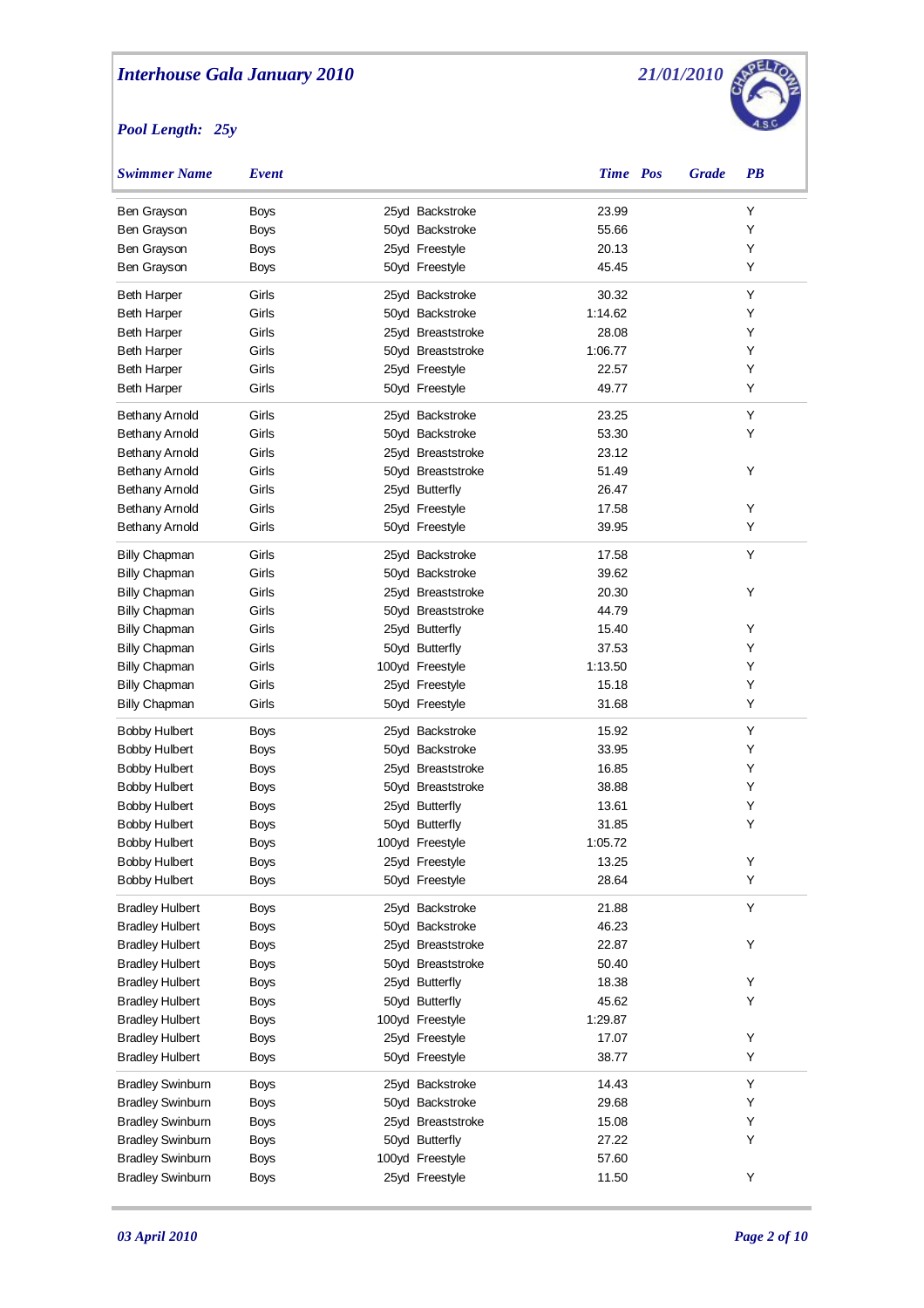

| <b>Swimmer Name</b>      | Event       |                   | <b>Time</b> Pos | <b>Grade</b> | <b>PB</b> |
|--------------------------|-------------|-------------------|-----------------|--------------|-----------|
| <b>Brandon O'Connell</b> | <b>Boys</b> | 25yd Backstroke   | 18.69           |              | Y         |
| Brandon O'Connell        | <b>Boys</b> | 50yd Backstroke   | 41.58           |              | Y         |
| <b>Brandon O'Connell</b> | Boys        | 25yd Breaststroke | 20.40           |              | Y         |
| <b>Brandon O'Connell</b> | Boys        | 50yd Breaststroke | 44.27           |              | Y         |
| <b>Brandon O'Connell</b> | Boys        | 100yd Freestyle   | 1:22.80         |              | Y         |
| Brandon O'Connell        | Boys        | 25yd Freestyle    | 16.15           |              | Y         |
| Brandon O'Connell        | Boys        | 50yd Freestyle    | 33.85           |              | Y         |
| <b>Brendan Trickett</b>  | <b>Boys</b> | 25yd Backstroke   | 21.48           |              |           |
| <b>Brendan Trickett</b>  | <b>Boys</b> | 100yd Freestyle   | 1:15.40         |              | Y         |
| <b>Brendan Trickett</b>  | Boys        | 25yd Freestyle    | 15.37           |              | Y         |
| <b>Brendan Trickett</b>  | Boys        | 50yd Freestyle    | 33.30           |              | Y         |
| <b>Brodie Benson</b>     | <b>Boys</b> | 25yd Backstroke   | 20.24           |              | Y         |
| <b>Brodie Benson</b>     | <b>Boys</b> | 50yd Backstroke   | 42.58           |              | Y         |
| <b>Brodie Benson</b>     | <b>Boys</b> | 25yd Breaststroke | 23.82           |              | Y         |
| <b>Brodie Benson</b>     | <b>Boys</b> | 50yd Breaststroke | 51.05           |              | Y         |
| <b>Brodie Benson</b>     | <b>Boys</b> | 25yd Butterfly    | 17.38           |              | Y         |
| <b>Brodie Benson</b>     | <b>Boys</b> | 100yd Freestyle   | 1:22.71         |              |           |
| <b>Brodie Benson</b>     | <b>Boys</b> | 25yd Freestyle    | 16.72           |              | Y         |
| <b>Brodie Benson</b>     | <b>Boys</b> | 50yd Freestyle    | 36.77           |              |           |
| <b>Bruce Dickinson</b>   | <b>Boys</b> | 25yd Backstroke   | 14.68           |              | Y         |
| <b>Bruce Dickinson</b>   | <b>Boys</b> | 50yd Backstroke   | 30.73           |              |           |
| <b>Bruce Dickinson</b>   | <b>Boys</b> | 25yd Breaststroke | 16.61           |              | Y         |
| <b>Bruce Dickinson</b>   | <b>Boys</b> | 50yd Breaststroke | 39.05           |              |           |
| <b>Bruce Dickinson</b>   | <b>Boys</b> | 50yd Butterfly    | 27.46           |              |           |
| <b>Bruce Dickinson</b>   | <b>Boys</b> | 100yd Freestyle   | 56.52           |              |           |
| <b>Bruce Dickinson</b>   | <b>Boys</b> | 25yd Freestyle    | 11.50           |              | Υ         |
| <b>Bruce Dickinson</b>   | Boys        | 50yd Freestyle    | 24.10           |              |           |
| <b>Chantelle Benson</b>  | Girls       | 25yd Backstroke   | 19.41           |              |           |
| <b>Chantelle Benson</b>  | Girls       | 50yd Backstroke   | 40.66           |              |           |
| <b>Chantelle Benson</b>  | Girls       | 25yd Breaststroke | 22.43           |              | Y         |
| <b>Chantelle Benson</b>  | Girls       | 50yd Breaststroke | 47.61           |              | Y         |
| Chantelle Benson         | Girls       | 25yd Butterfly    | 18.73           |              | Υ         |
| <b>Chantelle Benson</b>  | Girls       | 25yd Freestyle    | 15.49           |              | Υ         |
| Chantelle Benson         | Girls       | 50yd Freestyle    | 33.78           |              |           |
| Charlotte Peirson        | Girls       | 25yd Backstroke   | 16.94           |              |           |
| Charlotte Peirson        | Girls       | 50yd Backstroke   | 35.13           |              |           |
| Charlotte Peirson        | Girls       | 25yd Breaststroke | 16.18           |              |           |
| Charlotte Peirson        | Girls       | 50yd Breaststroke | 35.14           |              |           |
| Charlotte Peirson        | Girls       | 50yd Butterfly    | 34.19           |              |           |
| Charlotte Peirson        | Girls       | 100yd Freestyle   | 1:03.85         |              |           |
| Charlotte Peirson        | Girls       | 25yd Freestyle    | 13.45           |              |           |
| Charlotte Peirson        | Girls       | 50yd Freestyle    | 29.17           |              |           |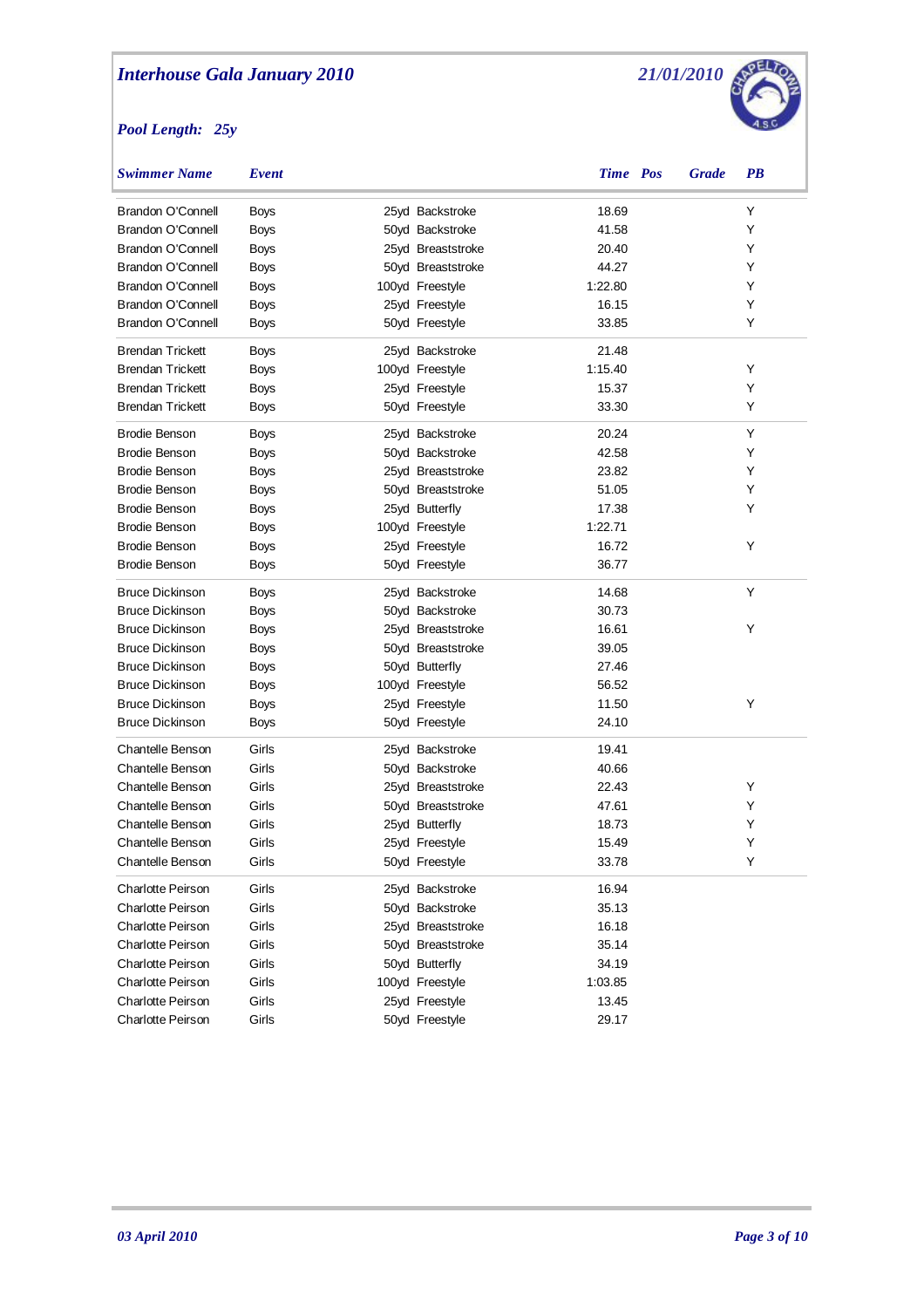

| <b>Swimmer Name</b>    | Event       |                   | Time Pos | <b>Grade</b> | <b>PB</b> |
|------------------------|-------------|-------------------|----------|--------------|-----------|
| <b>Cherie Millward</b> | Girls       | 25yd Backstroke   | 22.70    |              | Υ         |
| <b>Cherie Millward</b> | Girls       | 50yd Backstroke   | 52.11    |              |           |
| <b>Cherie Millward</b> | Girls       | 25yd Breaststroke | 22.24    |              | Υ         |
| <b>Cherie Millward</b> | Girls       | 50yd Breaststroke | 50.49    |              | Υ         |
| <b>Cherie Millward</b> | Girls       | 25yd Butterfly    | 20.29    |              |           |
| <b>Cherie Millward</b> | Girls       | 50yd Butterfly    | 47.95    |              | Υ         |
| Cherie Millward        | Girls       | 100yd Freestyle   | 1:27.31  |              | Υ         |
| Cherie Millward        | Girls       | 25yd Freestyle    | 18.01    |              | Υ         |
| <b>Cherie Millward</b> | Girls       | 50yd Freestyle    | 39.36    |              | Υ         |
| Chloe Bagshaw          | Girls       | 25yd Backstroke   | 22.98    |              |           |
| Chloe Bagshaw          | Girls       | 50yd Backstroke   | 52.33    |              | Υ         |
| Chloe Bagshaw          | Girls       | 25yd Breaststroke | 25.05    |              |           |
| Chloe Bagshaw          | Girls       | 50yd Breaststroke | 53.61    |              | Υ         |
| Chloe Bagshaw          | Girls       | 25yd Butterfly    | 18.11    |              | Υ         |
| Chloe Bagshaw          | Girls       | 50yd Butterfly    | 49.21    |              | Y         |
| Chloe Bagshaw          | Girls       | 100yd Freestyle   | 1:25.01  |              | Υ         |
| Chloe Bagshaw          | Girls       | 25yd Freestyle    | 17.74    |              | Υ         |
| Chloe Bagshaw          | Girls       | 50yd Freestyle    | 37.47    |              | Υ         |
| Connie Whitton         | Girls       | 25yd Backstroke   | 16.26    |              |           |
| Connie Whitton         | Girls       | 50yd Backstroke   | 33.30    |              |           |
| Connie Whitton         | Girls       | 25yd Breaststroke | 18.63    |              | Υ         |
| Connie Whitton         | Girls       | 50yd Breaststroke | 41.90    |              |           |
| Connie Whitton         | Girls       | 25yd Butterfly    | 14.97    |              | Υ         |
| Connie Whitton         | Girls       | 50yd Butterfly    | 32.27    |              |           |
| Connie Whitton         | Girls       | 100yd Freestyle   | 59.50    |              | Y         |
| Connie Whitton         | Girls       | 25yd Freestyle    | 12.98    |              |           |
| Connie Whitton         | Girls       | 50yd Freestyle    | 28.64    |              |           |
| Curtis Deakin          | Boys        | 50yd Backstroke   | 39.74    |              | Υ         |
| Curtis Deakin          | <b>Boys</b> | 25yd Breaststroke | 20.49    |              | Υ         |
| Curtis Deakin          | Boys        | 50yd Breaststroke | 44.93    |              | Υ         |
| Curtis Deakin          | Boys        | 25yd Butterfly    | 18.44    |              | Υ         |
| Curtis Deakin          | Boys        | 50yd Butterfly    | 45.86    |              | Υ         |
| Curtis Deakin          | Boys        | 100yd Freestyle   | 1:15.29  |              | Υ         |
| Curtis Deakin          | Boys        | 25yd Freestyle    | 14.66    |              | Υ         |
| Curtis Deakin          | Boys        | 50yd Freestyle    | 32.22    |              | Υ         |
| Daniel Oldham          | <b>Boys</b> | 25yd Backstroke   | 25.00    |              |           |
| Daniel Oldham          | <b>Boys</b> | 50yd Backstroke   | 52.36    |              | Υ         |
| Daniel Oldham          | <b>Boys</b> | 25yd Breaststroke | 28.02    |              |           |
| Daniel Oldham          | <b>Boys</b> | 50yd Breaststroke | 57.44    |              | Υ         |
| Daniel Oldham          | <b>Boys</b> | 25yd Freestyle    | 20.99    |              |           |
| Daniel Oldham          | Boys        | 50yd Freestyle    | 46.34    |              | Υ         |
| Daniel Whiteman        | Boys        | 25yd Backstroke   | 23.31    |              |           |
| Daniel Whiteman        | <b>Boys</b> | 50yd Backstroke   | 52.06    |              | Υ         |
| Daniel Whiteman        | <b>Boys</b> | 25yd Breaststroke | 25.10    |              |           |
| Daniel Whiteman        | <b>Boys</b> | 50yd Breaststroke | 57.16    |              | Υ         |
| Daniel Whiteman        | <b>Boys</b> | 25yd Butterfly    | 23.97    |              |           |
| Daniel Whiteman        | <b>Boys</b> | 50yd Butterfly    | 55.35    |              | Υ         |
| Daniel Whiteman        | <b>Boys</b> | 100yd Freestyle   | 1:32.26  |              |           |
| Daniel Whiteman        | <b>Boys</b> | 25yd Freestyle    | 20.26    |              |           |
| Daniel Whiteman        | <b>Boys</b> | 50yd Freestyle    | 41.97    |              | Υ         |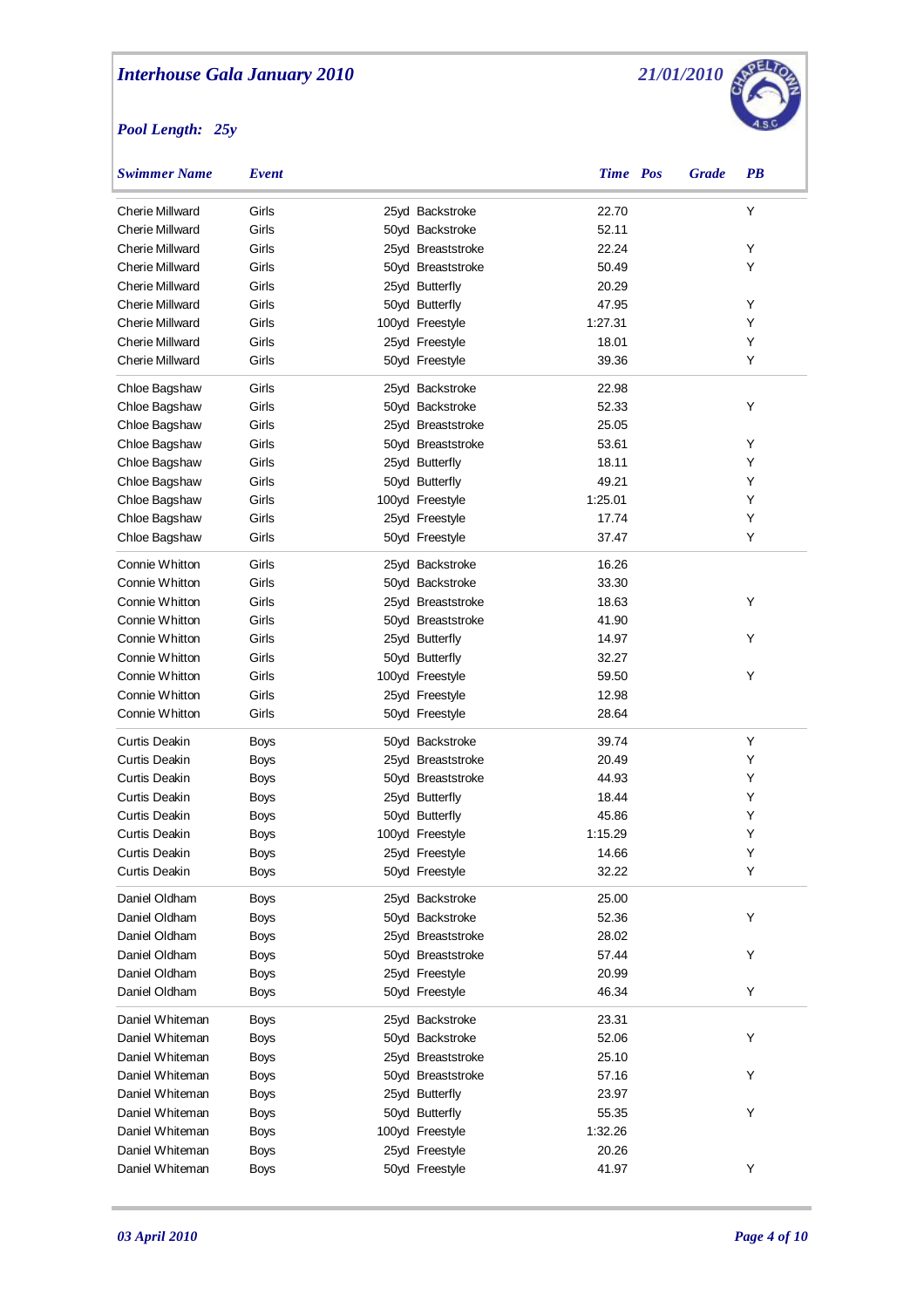

| <b>Swimmer Name</b>     | Event |                   | <b>Time</b> Pos | <b>Grade</b> | $\overline{PB}$ |
|-------------------------|-------|-------------------|-----------------|--------------|-----------------|
| Demi Benson             | Girls | 25yd Backstroke   | 18.67           |              | Υ               |
| Demi Benson             | Girls | 50yd Backstroke   | 40.94           |              | Υ               |
| Demi Benson             | Girls | 25yd Breaststroke | 22.48           |              | Υ               |
| Demi Benson             | Girls | 50yd Breaststroke | 49.47           |              | Υ               |
| Demi Benson             | Girls | 25yd Butterfly    | 16.56           |              | Υ               |
| Demi Benson             | Girls | 50yd Butterfly    | 39.56           |              | Υ               |
| Demi Benson             | Girls | 100yd Freestyle   | 1:13.46         |              | Υ               |
| Demi Benson             | Girls | 25yd Freestyle    | 15.02           |              | Υ               |
| Demi Benson             | Girls | 50yd Freestyle    | 33.69           |              | Υ               |
| Eleanor Trickett        | Girls | 25yd Backstroke   | 18.43           |              |                 |
| Eleanor Trickett        | Girls | 25yd Breaststroke | 19.75           |              |                 |
| Eleanor Trickett        | Girls | 100yd Freestyle   | 1:15.98         |              |                 |
| Eleanor Trickett        | Girls | 25yd Freestyle    | 14.95           |              |                 |
| <b>Eleanor Trickett</b> | Girls | 50yd Freestyle    | 31.73           |              |                 |
| Ella Pashley            | Girls | 25yd Butterfly    | 21.93           |              | Υ               |
| Ellie Brammer           | Girls | 25yd Backstroke   | 22.43           |              | Υ               |
| Ellie Brammer           | Girls | 25yd Breaststroke | 30.92           |              | Υ               |
| Ellie Brammer           | Girls | 25yd Freestyle    | 22.16           |              | Υ               |
| Ellie Brammer           | Girls | 50yd Freestyle    | 47.16           |              | Υ               |
|                         |       |                   |                 |              |                 |
| <b>Ellie Butler</b>     | Girls | 25yd Backstroke   | 20.97           |              |                 |
| <b>Ellie Butler</b>     | Girls | 50yd Backstroke   | 50.01           |              | Υ               |
| <b>Ellie Butler</b>     | Girls | 25yd Breaststroke | 23.67           |              |                 |
| <b>Ellie Butler</b>     | Girls | 50yd Breaststroke | 51.97           |              | Y               |
| <b>Ellie Butler</b>     | Girls | 25yd Butterfly    | 21.74           |              | Y               |
| <b>Ellie Butler</b>     | Girls | 100yd Freestyle   | 1:27.83         |              | Υ               |
| <b>Ellie Butler</b>     | Girls | 25yd Freestyle    | 18.88           |              |                 |
| <b>Ellie Butler</b>     | Girls | 50yd Freestyle    | 39.91           |              | Υ               |
| Finn Campbell           | Boys  | 50yd Backstroke   | 58.40           |              |                 |
| Georgia Vine            | Girls | 25yd Backstroke   | 22.72           |              | Y               |
| Georgia Vine            | Girls | 50yd Backstroke   | 49.97           |              | Y               |
| Georgia Vine            | Girls | 50yd Breaststroke | 58.28           |              | Υ               |
| Georgia Vine            | Girls | 25yd Butterfly    | 21.25           |              | Υ               |
| Georgia Vine            | Girls | 100yd Freestyle   | 1:37.50         |              | Υ               |
| Georgia Vine            | Girls | 25yd Freestyle    | 18.66           |              | Υ               |
| Georgia Vine            | Girls | 50yd Freestyle    | 41.12           |              | Y               |
| Hannah Reynolds         | Girls | 25yd Backstroke   | 22.24           |              | Υ               |
| Hannah Reynolds         | Girls | 50yd Backstroke   | 47.23           |              | Y               |
| Hannah Reynolds         | Girls | 25yd Breaststroke | 23.64           |              | Y               |
| Hannah Reynolds         | Girls | 50yd Breaststroke | 52.97           |              | Y               |
| Hannah Reynolds         | Girls | 25yd Butterfly    | 20.09           |              |                 |
| Hannah Reynolds         | Girls | 50yd Butterfly    | 47.75           |              | Υ               |
| Hannah Reynolds         | Girls | 100yd Freestyle   | 1:27.62         |              | Y               |
| Hannah Reynolds         | Girls | 25yd Freestyle    | 17.92           |              | Y               |
| Hannah Reynolds         | Girls | 50yd Freestyle    | 39.31           |              | Υ               |
| Hannah Shaw             | Girls | 25yd Backstroke   | 25.02           |              |                 |
| Hannah Shaw             | Girls | 25yd Breaststroke | 30.80           |              |                 |
| Hannah Shaw             | Girls | 25yd Freestyle    | 21.28           |              |                 |
| Hannah Shaw             | Girls | 50yd Freestyle    | 46.00           |              | Υ               |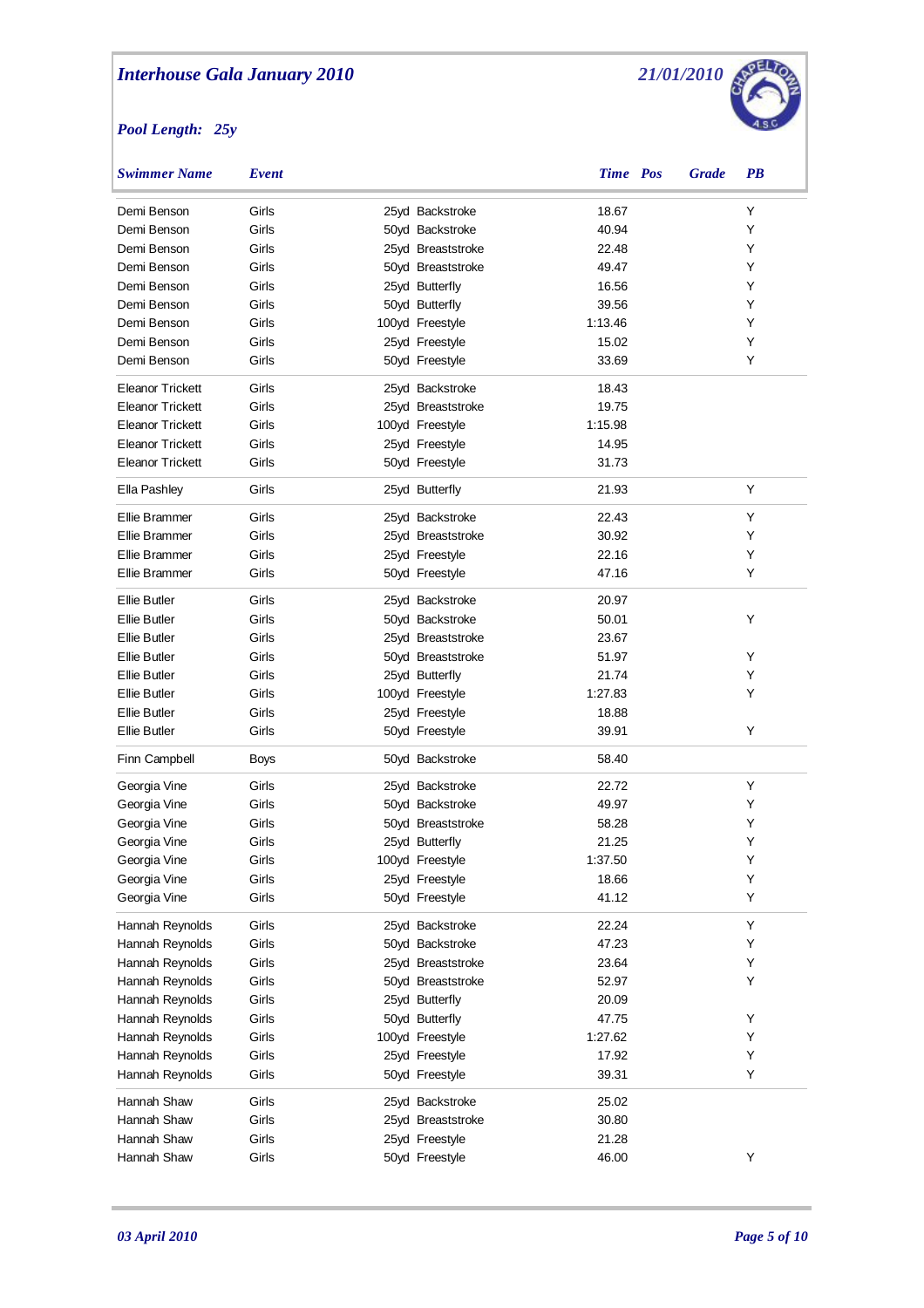

| <b>Swimmer Name</b>   | Event       |                   | <b>Time</b> Pos | <b>Grade</b> | $\overline{PB}$ |
|-----------------------|-------------|-------------------|-----------------|--------------|-----------------|
| Hannah Stocks         | Girls       | 25yd Backstroke   | 19.99           |              | Υ               |
| Hannah Stocks         | Girls       | 50yd Backstroke   | 42.90           |              | Υ               |
| Hannah Stocks         | Girls       | 50yd Breaststroke | 47.13           |              | Υ               |
| Hannah Stocks         | Girls       | 25yd Butterfly    | 17.19           |              |                 |
| Hannah Stocks         | Girls       | 50yd Butterfly    | 39.26           |              |                 |
| Hannah Stocks         | Girls       | 100yd Freestyle   | 1:11.98         |              | Υ               |
| Hannah Stocks         | Girls       | 25yd Freestyle    | 16.05           |              | Υ               |
| Hannah Stocks         | Girls       | 50yd Freestyle    | 33.69           |              |                 |
| Harry Moore           | <b>Boys</b> | 25yd Backstroke   | 20.28           |              | Υ               |
| Harry Moore           | <b>Boys</b> | 50yd Backstroke   | 47.30           |              | Υ               |
| Harry Moore           | <b>Boys</b> | 25yd Breaststroke | 20.72           |              |                 |
| Harry Moore           | <b>Boys</b> | 50yd Breaststroke | 46.38           |              |                 |
| Harry Moore           | <b>Boys</b> | 25yd Butterfly    | 19.91           |              | Υ               |
| Harry Moore           | <b>Boys</b> | 25yd Freestyle    | 15.99           |              | Υ               |
| Harry Moore           | <b>Boys</b> | 50yd Freestyle    | 35.26           |              |                 |
| <b>Hollie Roberts</b> | Girls       | 25yd Backstroke   | 21.26           |              | Υ               |
| <b>Hollie Roberts</b> | Girls       | 50yd Backstroke   | 45.87           |              | Y               |
| <b>Hollie Roberts</b> | Girls       | 25yd Breaststroke | 21.24           |              | Y               |
| <b>Hollie Roberts</b> | Girls       | 50yd Breaststroke | 47.92           |              | Y               |
| <b>Hollie Roberts</b> | Girls       | 25yd Butterfly    | 20.68           |              | Y               |
| <b>Hollie Roberts</b> | Girls       | 50yd Butterfly    | 50.72           |              | Y               |
| <b>Hollie Roberts</b> | Girls       | 100yd Freestyle   | 1:31.96         |              | Y               |
| <b>Hollie Roberts</b> | Girls       | 25yd Freestyle    | 17.30           |              | Y               |
| <b>Hollie Roberts</b> | Girls       | 50yd Freestyle    | 37.54           |              | Y               |
| Ilia Zaiats           | <b>Boys</b> | 25yd Backstroke   | 16.38           |              | Υ               |
| Ilia Zaiats           | <b>Boys</b> | 50yd Backstroke   | 35.30           |              | Y               |
| Ilia Zaiats           | <b>Boys</b> | 25yd Breaststroke | 16.66           |              | Y               |
| Ilia Zaiats           | <b>Boys</b> | 50yd Breaststroke | 37.16           |              |                 |
| Ilia Zaiats           | <b>Boys</b> | 25yd Butterfly    | 14.51           |              | Υ               |
| Ilia Zaiats           | <b>Boys</b> | 50yd Butterfly    | 33.80           |              | Y               |
| Ilia Zaiats           | <b>Boys</b> | 100yd Freestyle   | 1:01.49         |              | Y               |
| Ilia Zaiats           | <b>Boys</b> | 25yd Freestyle    | 12.97           |              | Υ               |
| Ilia Zaiats           | Boys        | 50yd Freestyle    | 28.03           |              | Y               |
| Jack Anderson         | Boys        | 25yd Backstroke   | 24.66           |              | Y               |
| Jack Anderson         | Boys        | 50yd Backstroke   | 1:02.53         |              |                 |
| Jack Anderson         | <b>Boys</b> | 25yd Breaststroke | 26.39           |              | Υ               |
| Jack Anderson         | Boys        | 50yd Breaststroke | 59.08           |              | Y               |
| Jack Anderson         | <b>Boys</b> | 25yd Butterfly    | 23.81           |              | Y               |
| Jack Anderson         | <b>Boys</b> | 25yd Freestyle    | 20.13           |              |                 |
| Jack Anderson         | Boys        | 50yd Freestyle    | 43.36           |              | Y               |
| Jack Moore            | Boys        | 25yd Backstroke   | 19.47           |              | Υ               |
| Jack Moore            | Boys        | 50yd Backstroke   | 40.74           |              | Υ               |
| Jack Moore            | Boys        | 25yd Breaststroke | 18.71           |              | Y               |
| Jack Moore            | Boys        | 50yd Breaststroke | 42.39           |              | Υ               |
| Jack Moore            | Boys        | 25yd Butterfly    | 16.72           |              | Υ               |
| Jack Moore            | Boys        | 100yd Freestyle   | 1:12.35         |              | Υ               |
| Jack Moore            | <b>Boys</b> | 25yd Freestyle    | 14.64           |              | Υ               |
| Jack Moore            | <b>Boys</b> | 50yd Freestyle    | 30.80           |              | Υ               |
|                       |             |                   |                 |              |                 |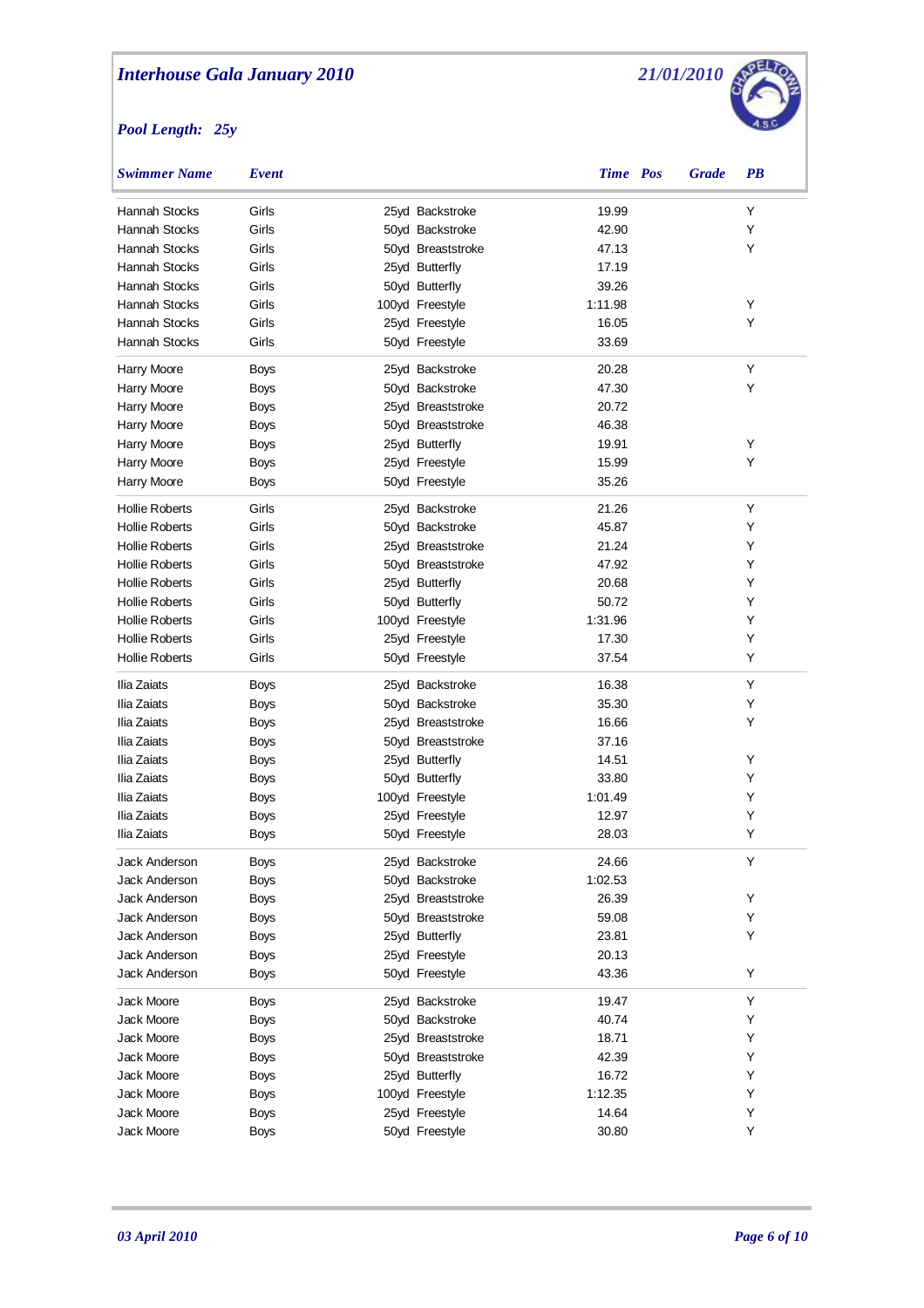

| <b>Swimmer Name</b>  | Event       |                   | Time Pos | <b>Grade</b> | <b>PB</b> |
|----------------------|-------------|-------------------|----------|--------------|-----------|
| Jade Goldstraw       | Girls       | 25yd Backstroke   | 17.51    |              | Y         |
| Jade Goldstraw       | Girls       | 50yd Backstroke   | 42.48    |              | Y         |
| Jade Goldstraw       | Girls       | 25yd Breaststroke | 19.29    |              | Y         |
| Jade Goldstraw       | Girls       | 50yd Breaststroke | 43.78    |              |           |
| Jade Goldstraw       | Girls       | 25yd Butterfly    | 16.34    |              | Υ         |
| Jade Goldstraw       | Girls       | 50yd Butterfly    | 40.28    |              | Y         |
| Jade Goldstraw       | Girls       | 100yd Freestyle   | 1:15.71  |              |           |
| Jade Goldstraw       | Girls       | 25yd Freestyle    | 14.53    |              | Υ         |
| Jade Goldstraw       | Girls       | 50yd Freestyle    | 30.80    |              | Y         |
| Jake Mortimer        | <b>Boys</b> | 25yd Backstroke   | 26.84    |              | Υ         |
| <b>Jake Mortimer</b> | <b>Boys</b> | 50yd Backstroke   | 1:01.72  |              | Y         |
| <b>Jake Mortimer</b> | <b>Boys</b> | 25yd Breaststroke | 29.42    |              |           |
| <b>Jake Mortimer</b> | <b>Boys</b> | 50yd Breaststroke | 1:04.90  |              | Υ         |
| <b>Jake Mortimer</b> | <b>Boys</b> | 25yd Freestyle    | 21.12    |              | Υ         |
| <b>Jake Mortimer</b> | Boys        | 50yd Freestyle    | 46.10    |              | Υ         |
| Jane Mazhau          | Girls       | 50yd Backstroke   | 44.69    |              |           |
| Jane Mazhau          | Girls       | 25yd Butterfly    | 17.79    |              | Υ         |
| Jane Mazhau          | Girls       | 50yd Butterfly    | 42.55    |              | Y         |
| Jasmine Goldstraw    | Girls       | 25yd Backstroke   | 23.23    |              | Y         |
| Jasmine Goldstraw    | Girls       | 50yd Backstroke   | 54.52    |              |           |
| Jasmine Goldstraw    | Girls       | 25yd Breaststroke | 23.88    |              | Υ         |
| Jasmine Goldstraw    | Girls       | 50yd Breaststroke | 53.00    |              | Y         |
| Jasmine Goldstraw    | Girls       | 100yd Freestyle   | 1:36.53  |              | Y         |
| Jasmine Goldstraw    | Girls       | 25yd Freestyle    | 19.97    |              | Υ         |
| Jasmine Goldstraw    | Girls       | 50yd Freestyle    | 42.01    |              | Υ         |
| Jessica Addy         | Girls       | 25yd Backstroke   | 17.76    |              | Υ         |
| Jessica Addy         | Girls       | 50yd Backstroke   | 38.20    |              | Υ         |
| Jessica Addy         | Girls       | 25yd Breaststroke | 19.64    |              | Y         |
| Jessica Addy         | Girls       | 50yd Breaststroke | 42.66    |              | Y         |
| Jessica Addy         | Girls       | 25yd Butterfly    | 16.32    |              | Y         |
| Jessica Addy         | Girls       | 50yd Butterfly    | 37.65    |              | Y         |
| Jessica Addy         | Girls       | 100yd Freestyle   | 1:07.54  |              | Y         |
| Jessica Addy         | Girls       | 25yd Freestyle    | 14.53    |              | Y         |
| Jessica Addy         | Girls       | 50yd Freestyle    | 31.40    |              | Υ         |
| Jessica Baker        | Girls       | 25yd Backstroke   | 20.93    |              |           |
| Jessica Baker        | Girls       | 25yd Breaststroke | 21.77    |              | Υ         |
| Jessica Baker        | Girls       | 100yd Freestyle   | 1:24.80  |              |           |
| Jessica Baker        | Girls       | 25yd Freestyle    | 16.89    |              |           |
| Jessica Baker        | Girls       | 50yd Freestyle    | 34.80    |              | Υ         |
| Jo Ella Allender     | Girls       | 25yd Backstroke   | 18.53    |              |           |
| Jo Ella Allender     | Girls       | 50yd Backstroke   | 38.84    |              | Y         |
| Jo Ella Allender     | Girls       | 25yd Breaststroke | 19.59    |              | Y         |
| Jo Ella Allender     | Girls       | 50yd Breaststroke | 44.90    |              | Υ         |
| Jo Ella Allender     | Girls       | 25yd Butterfly    | 15.21    |              | Υ         |
| Jo Ella Allender     | Girls       | 50yd Butterfly    | 33.94    |              | Υ         |
| Jo Ella Allender     | Girls       | 100yd Freestyle   | 1:10.39  |              |           |
| Jo Ella Allender     | Girls       | 25yd Freestyle    | 14.44    |              |           |
| Jo Ella Allender     | Girls       | 50yd Freestyle    | 31.02    |              | Y         |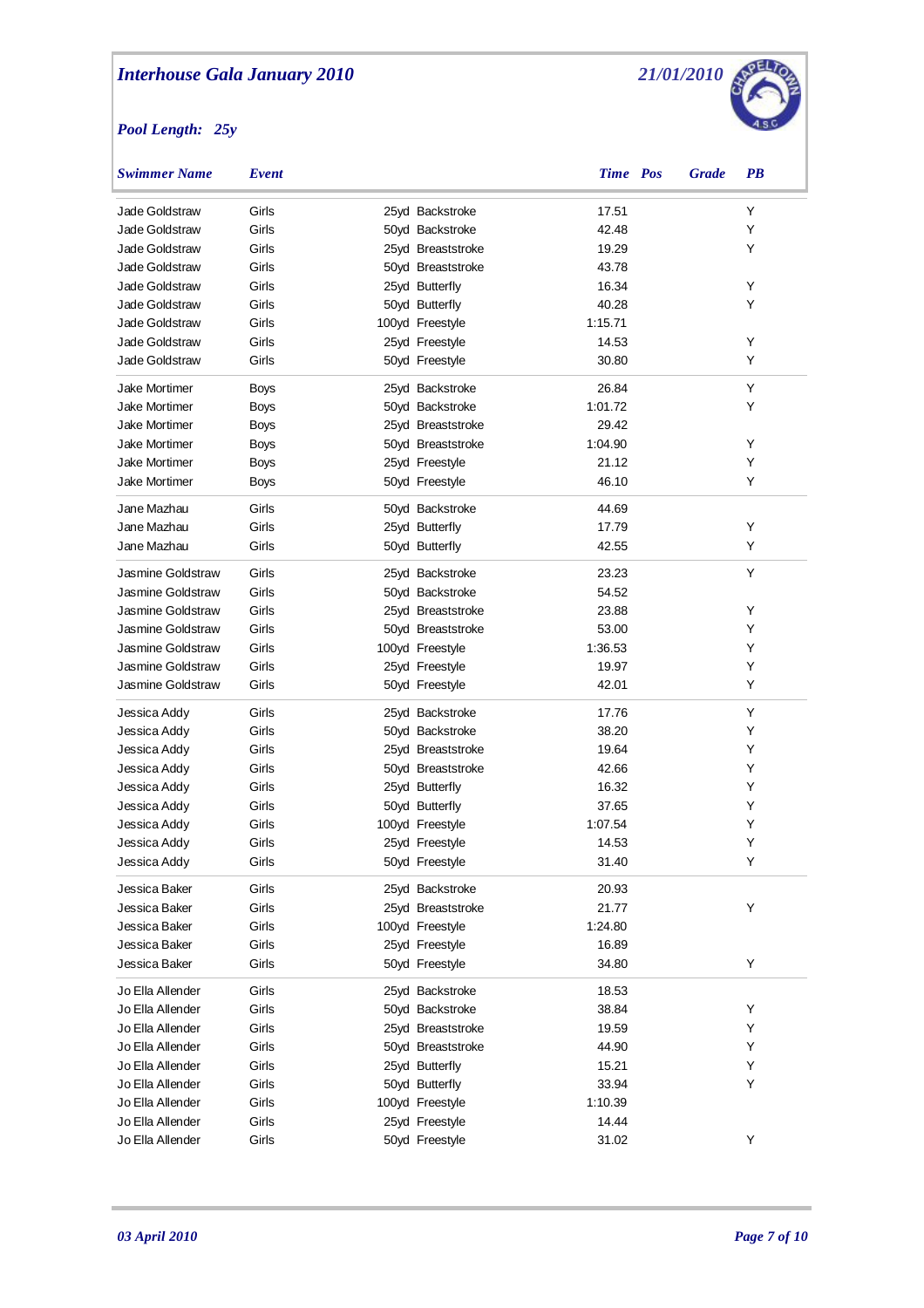

| <b>Swimmer Name</b> | Event       |                   | Time Pos | <b>Grade</b> | <b>PB</b> |
|---------------------|-------------|-------------------|----------|--------------|-----------|
| Joseph Mee          | <b>Boys</b> | 50yd Backstroke   | 43.97    |              |           |
| Joseph Mee          | <b>Boys</b> | 50yd Breaststroke | 43.39    |              |           |
| Joseph Mee          | <b>Boys</b> | 50yd Butterfly    | 34.66    |              | Υ         |
| Joseph O'Connell    | <b>Boys</b> | 25yd Backstroke   | 19.99    |              |           |
| Joseph O'Connell    | <b>Boys</b> | 50yd Backstroke   | 43.97    |              | Υ         |
| Joseph O'Connell    | <b>Boys</b> | 25yd Breaststroke | 24.99    |              |           |
| Joseph O'Connell    | <b>Boys</b> | 50yd Breaststroke | 54.55    |              |           |
| Joseph O'Connell    | <b>Boys</b> | 25yd Butterfly    | 18.70    |              | Υ         |
| Joseph O'Connell    | <b>Boys</b> | 50yd Butterfly    | 43.94    |              | Υ         |
| Joseph O'Connell    | <b>Boys</b> | 100yd Freestyle   | 1:23.35  |              | Υ         |
| Joseph O'Connell    | <b>Boys</b> | 25yd Freestyle    | 16.74    |              |           |
| Joseph O'Connell    | <b>Boys</b> | 50yd Freestyle    | 35.84    |              | Υ         |
| Josh Margerrison    | <b>Boys</b> | 50yd Backstroke   | 38.24    |              | Y         |
| Josh Margerrison    | Boys        | 50yd Breaststroke | 44.36    |              |           |
| Josh Margerrison    | <b>Boys</b> | 25yd Butterfly    | 16.47    |              | Υ         |
| Josh Margerrison    | Boys        | 50yd Butterfly    | 38.58    |              |           |
| Joshua Page         | Boys        | 25yd Backstroke   | 26.57    |              | Υ         |
| Joshua Page         | Boys        | 25yd Breaststroke | 24.58    |              | Υ         |
| Joshua Page         | Boys        | 50yd Breaststroke | 53.22    |              | Υ         |
| Joshua Page         | Boys        | 25yd Freestyle    | 20.88    |              | Υ         |
| Joshua Page         | Boys        | 50yd Freestyle    | 46.92    |              | Υ         |
|                     |             |                   |          |              |           |
| <b>Kelsey Shaw</b>  | Girls       | 25yd Backstroke   | 20.85    |              |           |
| <b>Kelsey Shaw</b>  | Girls       | 50yd Backstroke   | 48.27    |              | Υ         |
| <b>Kelsey Shaw</b>  | Girls       | 25yd Breaststroke | 26.52    |              | Y         |
| <b>Kelsey Shaw</b>  | Girls       | 50yd Breaststroke | 59.04    |              | Y         |
| <b>Kelsey Shaw</b>  | Girls       | 25yd Butterfly    | 22.09    |              |           |
| <b>Kelsey Shaw</b>  | Girls       | 25yd Freestyle    | 18.15    |              |           |
| <b>Kelsey Shaw</b>  | Girls       | 50yd Freestyle    | 39.66    |              | Υ         |
| Lauren Siddy        | Girls       | 25yd Backstroke   | 20.61    |              | Υ         |
| Lauren Siddy        | Girls       | 50yd Backstroke   | 47.01    |              | Υ         |
| Lauren Siddy        | Girls       | 25yd Breaststroke | 23.34    |              |           |
| Lauren Siddy        | Girls       | 50yd Breaststroke | 51.86    |              | Υ         |
| Lauren Siddy        | Girls       | 25yd Butterfly    | 21.98    |              | Υ         |
| Lauren Siddy        | Girls       | 100yd Freestyle   | 1:29.93  |              |           |
| Lauren Siddy        | Girls       | 25yd Freestyle    | 17.91    |              |           |
| Lauren Siddy        | Girls       | 50yd Freestyle    | 38.21    |              | Υ         |
| Laurie Monaghan     | Girls       | 25yd Backstroke   | 16.00    |              | Υ         |
| Laurie Monaghan     | Girls       | 50yd Backstroke   | 33.43    |              |           |
| Laurie Monaghan     | Girls       | 25yd Breaststroke | 17.94    |              | Υ         |
| Laurie Monaghan     | Girls       | 50yd Breaststroke | 40.05    |              |           |
| Laurie Monaghan     | Girls       | 25yd Butterfly    | 15.30    |              | Υ         |
| Laurie Monaghan     | Girls       | 50yd Butterfly    | 35.85    |              |           |
| Laurie Monaghan     | Girls       | 100yd Freestyle   | 1:02.92  |              | Υ         |
| Laurie Monaghan     | Girls       | 25yd Freestyle    | 13.59    |              | Υ         |
| Laurie Monaghan     | Girls       | 50yd Freestyle    | 28.43    |              | Υ         |
| Lee Horsley         | <b>Boys</b> | 50yd Freestyle    | 24.30    |              | Υ         |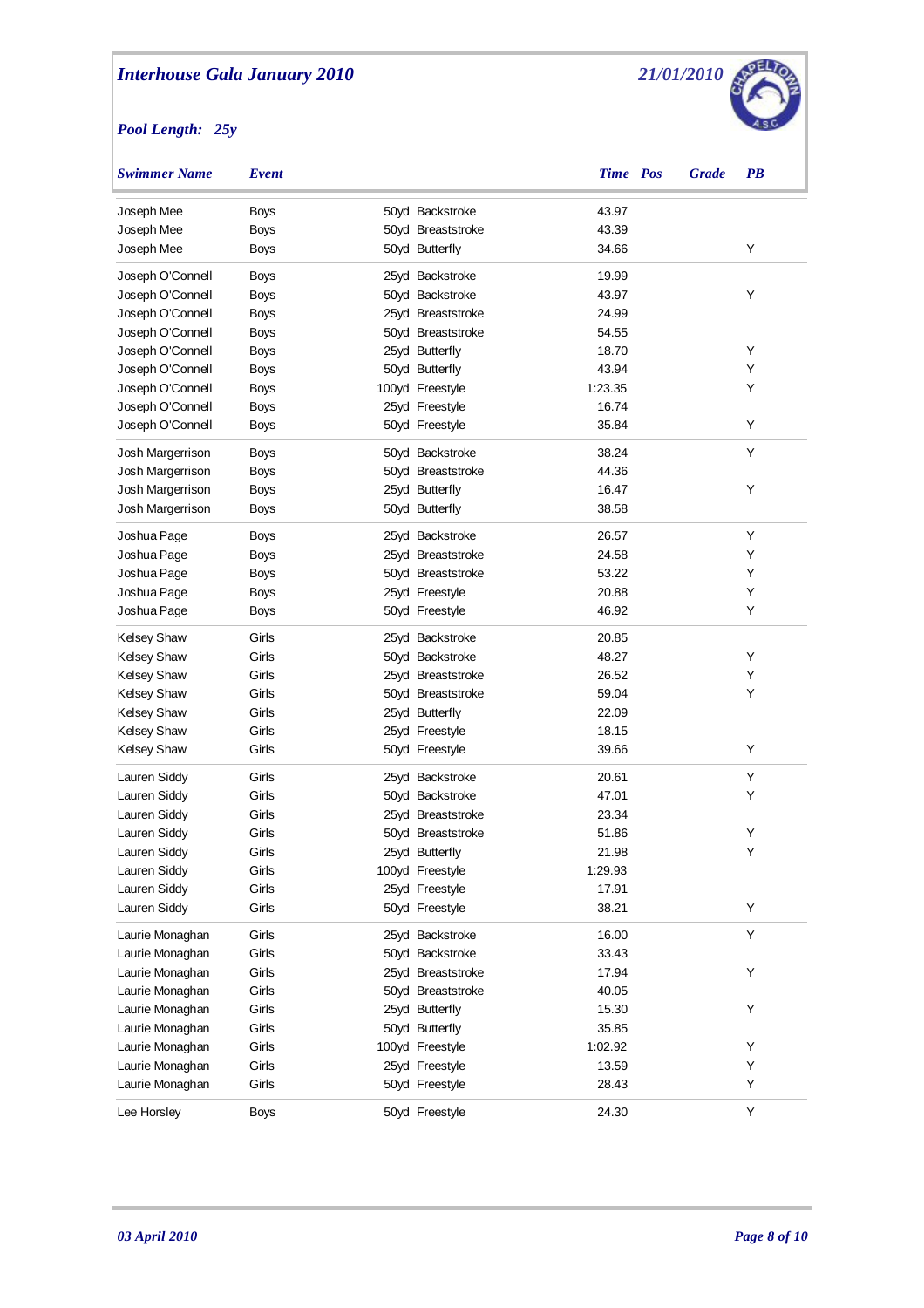

| Swimmer Name    | Event       |                   | <b>Time Pos</b> | <b>Grade</b> | <b>PB</b> |
|-----------------|-------------|-------------------|-----------------|--------------|-----------|
| Lewis Haddon    | <b>Boys</b> | 25yd Backstroke   | 18.94           |              | Υ         |
| Lewis Haddon    | <b>Boys</b> | 50yd Backstroke   | 40.58           |              | Υ         |
| Lewis Haddon    | Boys        | 25yd Breaststroke | 20.85           |              | Υ         |
| Lewis Haddon    | Boys        | 50yd Breaststroke | 44.58           |              | Υ         |
| Lewis Haddon    | Boys        | 25yd Butterfly    | 16.69           |              | Υ         |
| Lewis Haddon    | Boys        | 50yd Butterfly    | 40.86           |              |           |
| Lewis Haddon    | Boys        | 100yd Freestyle   | 1:15.81         |              | Y         |
| Lewis Haddon    | <b>Boys</b> | 25yd Freestyle    | 15.64           |              |           |
| Lewis Haddon    | Boys        | 50yd Freestyle    | 33.52           |              | Υ         |
| Linda Ljasevits | Girls       | 25yd Backstroke   | 25.23           |              | Υ         |
| Linda Ljasevits | Girls       | 50yd Backstroke   | 53.58           |              | Υ         |
| Linda Ljasevits | Girls       | 25yd Freestyle    | 21.36           |              | Υ         |
| Linda Ljasevits | Girls       | 50yd Freestyle    | 48.02           |              | Y         |
| Lucy Jones      | Girls       | 25yd Backstroke   | 26.58           |              |           |
| Lucy Jones      | Girls       | 50yd Backstroke   | 52.22           |              | Y         |
| Lucy Jones      | Girls       | 25yd Breaststroke | 24.54           |              |           |
| Lucy Jones      | Girls       | 50yd Breaststroke | 53.52           |              | Y         |
| Lucy Jones      | Girls       | 25yd Butterfly    | 22.36           |              |           |
| Lucy Jones      | Girls       | 50yd Butterfly    | 51.81           |              |           |
| Lucy Jones      | Girls       | 100yd Freestyle   | 1:32.18         |              |           |
| Lucy Jones      | Girls       | 25yd Freestyle    | 17.46           |              | Y         |
| Lucy Jones      | Girls       | 50yd Freestyle    | 38.80           |              | Υ         |
| Lynne Dawson    | Girls       | 25yd Backstroke   | 16.14           |              | Y         |
| Lynne Dawson    | Girls       | 50yd Backstroke   | 34.98           |              |           |
| Lynne Dawson    | Girls       | 25yd Breaststroke | 17.71           |              |           |
| Lynne Dawson    | Girls       | 50yd Breaststroke | 38.27           |              |           |
| Lynne Dawson    | Girls       | 50yd Butterfly    | 34.10           |              |           |
| Lynne Dawson    | Girls       | 25yd Freestyle    | 13.22           |              |           |
| Lynne Dawson    | Girls       | 50yd Freestyle    | 28.36           |              |           |
| Megan Hobson    | Girls       | 25yd Backstroke   | 19.13           |              | Y         |
| Megan Hobson    | Girls       | 50yd Backstroke   | 42.38           |              | Υ         |
| Megan Hobson    | Girls       | 25yd Breaststroke | 20.30           |              | Y         |
| Megan Hobson    | Girls       | 50yd Breaststroke | 44.70           |              |           |
| Megan Hobson    | Girls       | 25yd Butterfly    | 15.70           |              | Y         |
| Megan Hobson    | Girls       | 50yd Butterfly    | 37.66           |              |           |
| Megan Hobson    | Girls       | 100yd Freestyle   | 1:13.37         |              | Υ         |
| Megan Hobson    | Girls       | 25yd Freestyle    | 14.87           |              | Υ         |
| Megan Hobson    | Girls       | 50yd Freestyle    | 31.99           |              | Υ         |
| Millie Baldwin  | Girls       | 25yd Backstroke   | 21.41           |              |           |
| Millie Baldwin  | Girls       | 50yd Backstroke   | 44.03           |              | Υ         |
| Millie Baldwin  | Girls       | 25yd Breaststroke | 20.87           |              | Υ         |
| Millie Baldwin  | Girls       | 50yd Breaststroke | 47.63           |              |           |
| Millie Baldwin  | Girls       | 25yd Butterfly    | 17.75           |              | Υ         |
| Millie Baldwin  | Girls       | 50yd Butterfly    | 41.60           |              | Υ         |
| Millie Baldwin  | Girls       | 100yd Freestyle   | 1:16.23         |              | Υ         |
| Millie Baldwin  | Girls       | 25yd Freestyle    | 16.09           |              | Υ         |
| Millie Baldwin  | Girls       | 50yd Freestyle    | 34.52           |              | Υ         |